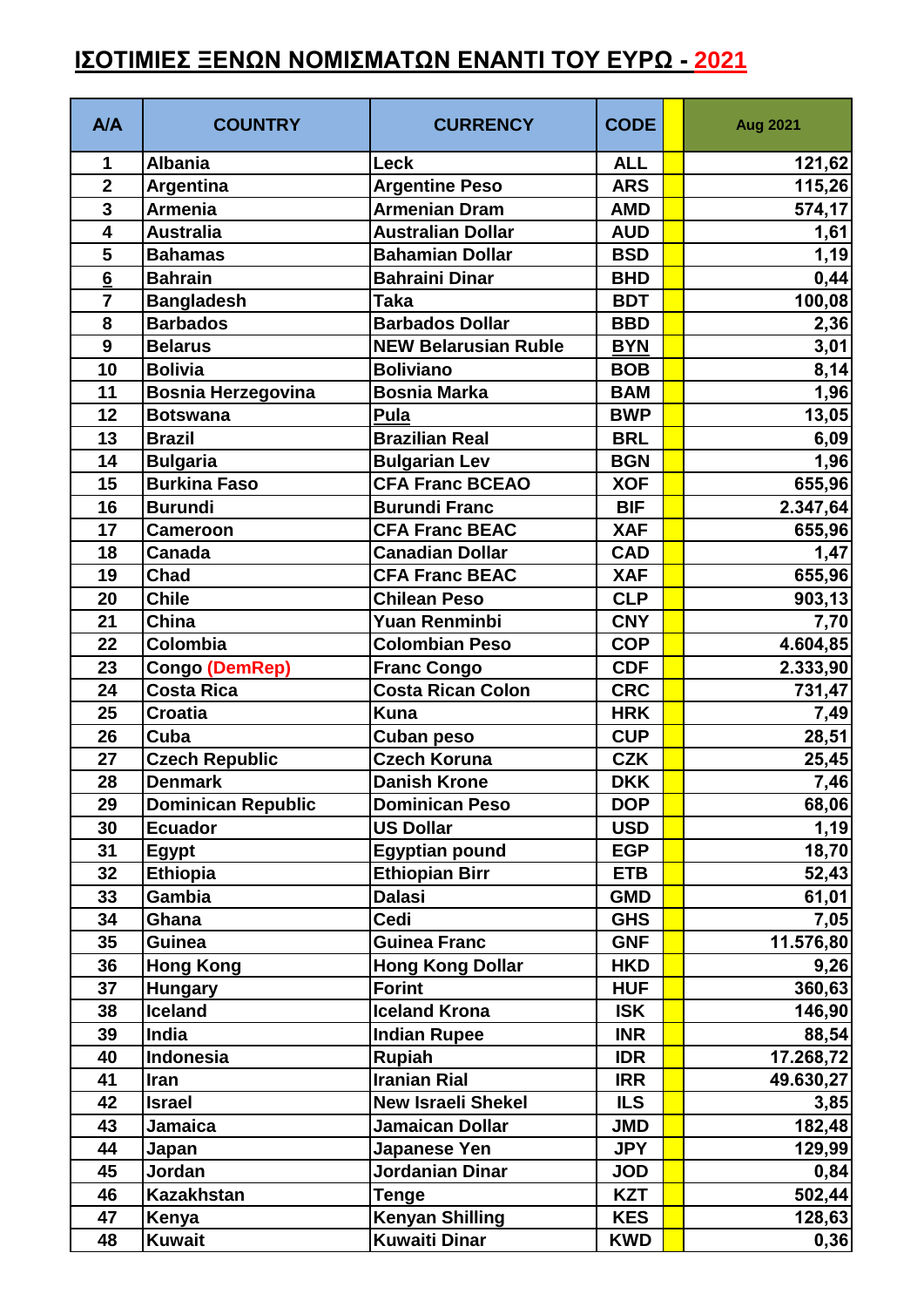| <b>A/A</b> | <b>COUNTRY</b>                | <b>CURRENCY</b>               | <b>CODE</b> | <b>Aug 2021</b> |
|------------|-------------------------------|-------------------------------|-------------|-----------------|
| 49         | Lebanon                       | <b>Lebanese Pound</b>         | <b>LBP</b>  | 1.780, 17       |
| 50         | Libya                         | <b>Libyan Dinar</b>           | <b>LYD</b>  | 5,34            |
| 51         | <b>Madagascar</b>             | <b>Malagasy Ariary</b>        | <b>MGA</b>  | 4.519,09        |
| 52         | <b>Malawi</b>                 | <b>Kwacha</b>                 | <b>MWK</b>  | 946,74          |
| 53         | <b>Malaysia</b>               | Malaysian Ringgit             | <b>MYR</b>  | 5,00            |
| 54         | <b>Maldive Is.</b>            | <b>Rufiyaa</b>                | <b>MVR</b>  | 18,35           |
| 55         | <b>Mauritania</b>             | Ouguiya                       | <b>MRU</b>  | 42,68           |
| 56         | <b>Mauritius</b>              | <b>Maur Rupee</b>             | <b>MUR</b>  | 50,22           |
| 57         | <b>Mexico</b>                 | <b>Mexican Peso</b>           | <b>MXN</b>  | 23,61           |
| 58         | <b>Moldova</b>                | <b>Moldovan Leu</b>           | <b>MDL</b>  | 21,41           |
| 59         | Mongolia                      | <b>Tugrik</b>                 | <b>MNT</b>  | 3.364,87        |
| 60         | <b>Morocco</b>                | <b>Moroccan Dirham</b>        | <b>MAD</b>  | 10,61           |
| 61         | Mozambique                    | <b>Meticai</b>                | <b>MZN</b>  | 75,49           |
| 62         | <b>Namibia</b>                | <b>Namibian Dollar</b>        | <b>NAD</b>  | 17,50           |
| 63         | <b>Nepal</b>                  | <b>Nepalese Rupee</b>         | <b>NPR</b>  | 142,33          |
| 64         | <b>New Zealand</b>            | <b>New Zealand Dollar</b>     | <b>NZD</b>  | 1,69            |
| 65         | <b>Nicaragua</b>              | <b>Cordoba Oro</b>            | <b>NIO</b>  | 41,72           |
| 66         | <b>Niger Rep</b>              | <b>CFA Franc BCEAO</b>        | <b>XOF</b>  | 655,96          |
| 67         | <b>Nigeria</b>                | <b>Naira</b>                  | <b>NGN</b>  | 490,40          |
| 68         | <b>Norway</b>                 | <b>Norwegian Krone</b>        | <b>NOK</b>  | 10,44           |
| 69         | Oman                          | <b>Rial Omani</b>             | <b>OMR</b>  | 0,45            |
| 70         | <b>Pakistan</b>               | <b>Pakistan Rupee</b>         | <b>PKR</b>  | 191,50          |
| 71         | Panama                        | <b>Balboa</b>                 | <b>PAB</b>  | 1,19            |
| 72         | Peru                          | <b>Nuevo Sol</b>              | <b>PEN</b>  | 4,64            |
| 73         | <b>Philippines</b>            | <b>Philippine Peso</b>        | <b>PHP</b>  | 59,47           |
| 74         | <b>Poland</b>                 | <b>Zloty</b>                  | <b>PLN</b>  | 4,60            |
| 75         | Qatar                         | <b>Qatari Riyal</b>           | QAR         | 4,34            |
| 76         | Romania                       | <b>New Leu</b>                | <b>RON</b>  | 4,93            |
| 77         | <b>Russia</b>                 | <b>Russian Ruble</b>          | <b>RUB</b>  | 87,04           |
| 78         | Rwanda                        | <b>Rwanda Franc</b>           | <b>RWF</b>  | 1.178,63        |
| 79         | Saudi Arabia                  | <b>Saudi Riyal</b>            | <b>SAR</b>  | 4,43            |
| 80         | Senegal                       | <b>CFA Franc BCEAO</b>        | <b>XOF</b>  | 655,96          |
| 81         | <b>Serbia</b>                 | <b>Dinar</b>                  | <b>RSD</b>  | 117,93          |
| 82         | <b>Seychelles</b>             | <b>Seychelles Rupee</b>       | <b>SCR</b>  | 19,05           |
| 83         | <b>Sierra Leone</b>           | Leone                         | <b>SLL</b>  | 12.110,87       |
| 84         | <b>Singapore</b>              | <b>Singapore Dollar</b>       | <b>SGD</b>  | 1,61            |
| 85         | <b>South Africa</b>           | Rand                          | <b>ZAR</b>  | 17,50           |
| 86         | <b>South Korea</b>            | Won                           | <b>KRW</b>  | 1.353,59        |
| 87         | Sri Lanka                     | <b>Sri Lanka Rupee</b>        | <b>LKR</b>  | 235,00          |
| 88         | <b>Sudan Rep</b>              | <b>Sudanise Pound</b>         | <b>SDG</b>  | 524,33          |
| 89         | <b>Swaziland</b>              | Lilangeni                     | <b>SZL</b>  | 17,50           |
| 90         | <b>Sweden</b>                 | <b>Swedish Krona</b>          | <b>SEK</b>  | 10, 15          |
| 91         | <b>Switzerland</b>            | <b>Swiss Franc</b>            | <b>CHF</b>  | 1,08            |
| 92         | <b>Syria Arab Republic</b>    | <b>Syrian Pound</b>           | <b>SYP</b>  | 1.485,38        |
| 93         | <b>Special Drawing Rights</b> | <b>Special Drawing Rights</b> | <b>XDR</b>  | 0,83            |
| 94         | <b>Taiwan</b>                 | <b>Taiwan Dollar</b>          | <b>TWD</b>  | 33,29           |
| 95         | <b>Tanzania</b>               | <b>Tanzanian Shilling</b>     | <b>TZS</b>  | 2.738,51        |
| 96         | <b>Thailand</b>               | <b>Baht</b>                   | <b>THB</b>  | 38,82           |
| 97         | <b>Tunisia</b>                | <b>Tunisian Dinar</b>         | <b>TND</b>  | 3,27            |
| 98         | Uganda                        | <b>Uganda Shilling</b>        | <b>UGX</b>  | 4.191,81        |